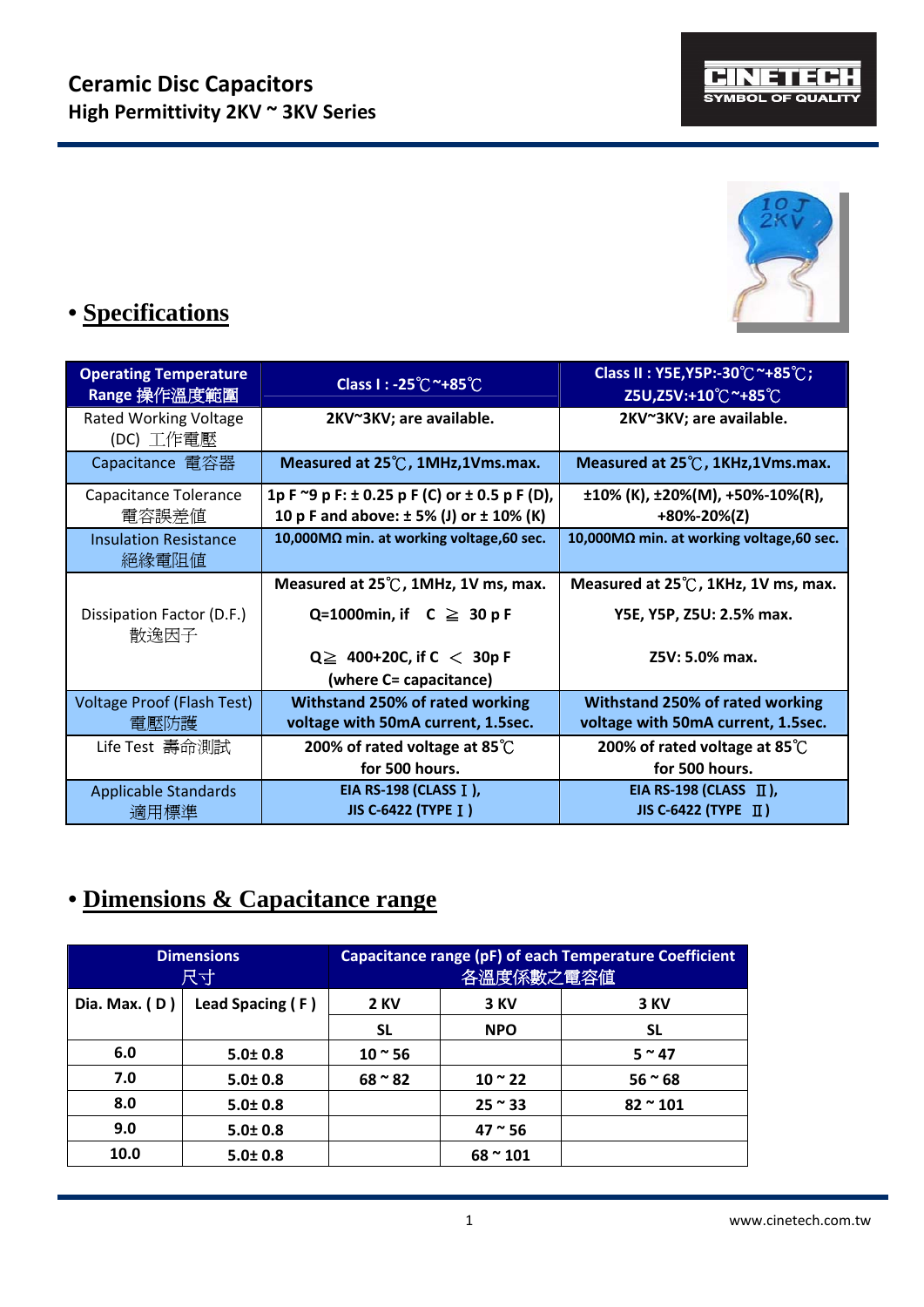| W.V.<br>電壓 | <b>Dimensions</b><br>尺寸 |                         |     | <b>Capacitance range (pF) of each Temperature Coefficient</b><br>各溫度係數之電容値 |          |                |  |
|------------|-------------------------|-------------------------|-----|----------------------------------------------------------------------------|----------|----------------|--|
| (DC)       | D                       | т                       | dф  | Y5P/Y5E                                                                    | Z5U      | Z5V            |  |
| 2KV        | $\overline{7}$          | 6                       | 0.6 | 100-470                                                                    | 100-1000 | 100-1500       |  |
|            | 8                       | 6                       | 0.6 | 560-680                                                                    | 1500     | 2200           |  |
|            | 9                       | 6                       | 0.6 | 1000                                                                       | 2200     | 3300           |  |
|            | 10                      | 6                       | 0.6 | 1500                                                                       | 3300     | 47000          |  |
|            |                         |                         |     |                                                                            |          | $(0.01UF-Y5V)$ |  |
|            | 12                      | 6                       | 0.6 | 2200                                                                       | 4700     | 100000-        |  |
|            | 14                      | 6                       | 0.6 | 3300                                                                       | 10000    |                |  |
|            | 16                      | 6                       | 0.6 |                                                                            |          | -              |  |
|            | 18                      | 6                       | 0.6 | 4700                                                                       |          |                |  |
| 3KV        | 8                       | $\overline{7}$          | 0.6 | 100-470                                                                    | 100-1000 | $\blacksquare$ |  |
|            | 9                       | $\overline{7}$          | 0.6 | 680                                                                        | 1500     | $\blacksquare$ |  |
|            | 10                      | $\overline{\mathbf{z}}$ | 0.6 | 820                                                                        |          | -              |  |
|            | 12                      | $\overline{\mathbf{z}}$ | 0.6 | 1000                                                                       | 2200     |                |  |
|            | 14                      | $\overline{\mathbf{z}}$ | 0.6 | 2200                                                                       | 3300     |                |  |
|            | 16                      | $\overline{7}$          | 0.6 |                                                                            | 4700     |                |  |
|            | 18                      | 7                       | 0.6 | 3300                                                                       |          |                |  |
|            | 20                      | 7                       | 0.6 | 4700                                                                       | 10000    |                |  |

## **• Dimensions & Capacitance range**

#### **• How to order**

| K                             | B.                                                                                 | 1H                                                       | 101                                                                                              | $\mathsf{K}$                                                                                      | (6)                                                                                                                                                                                                                                                | 5                                                                                                      | $\mathbf{1}$                                                                                                          | 5 <sup>1</sup>                                                                     | Y                                                                                  |
|-------------------------------|------------------------------------------------------------------------------------|----------------------------------------------------------|--------------------------------------------------------------------------------------------------|---------------------------------------------------------------------------------------------------|----------------------------------------------------------------------------------------------------------------------------------------------------------------------------------------------------------------------------------------------------|--------------------------------------------------------------------------------------------------------|-----------------------------------------------------------------------------------------------------------------------|------------------------------------------------------------------------------------|------------------------------------------------------------------------------------|
| (1)                           | (2)                                                                                | (3)                                                      | (4)                                                                                              | (5)                                                                                               |                                                                                                                                                                                                                                                    | (7)                                                                                                    | (8)                                                                                                                   | (9)                                                                                | (10)                                                                               |
| CLASS I/II<br><b>K</b> series | <b>DIELECTRIC</b><br>B=Y5P/Y5E<br><b>CH=NPO</b><br>$E = Z5U$<br>$F = Z5V$<br>SL=SL | <b>RATED</b><br><b>VOLTAGE</b><br>$3D=2KV$<br>$3F = 3KV$ | <b>CAPACITANCE</b><br>$10nF = 103$<br>22nF=223<br>27nF=273<br>33nF=333<br>47nF=473<br>100nF= 104 | <b>TOLERANCE</b><br>$J = \pm 5\%$<br>$K = \pm 10\%$<br>$M = \pm 20\%$<br>$Z = +80$<br>$\sim$ -20% | <b>LEAD SHAPE</b><br><b>K=Short kink</b><br>(Bulk)<br><b>S=Short Straight</b><br>(Bulk)<br>L=Long Straight<br>(Bulk)<br>A=Tape/Reel<br>(Long Straight)<br>B=Tape/Box<br>(Long Straight)<br>C=Tape/reel<br>(Long kink)<br>D=Tape/Box<br>(Long kink) | <b>LEAD</b><br><b>SPACING</b><br>$5 = 5.0 \pm 0.8$<br>$6 = 6.3 \pm 0.8$<br>7=7.5±0.8<br>$0=10 \pm 0.8$ | LEAD<br><b>LENGTH</b><br>$3 = 3.5 \pm 1.0$<br>$5 = 5.0 \pm 0.8$<br>$6 = 6.3 \pm 0.8$<br>$0=10 \pm 0.8$<br>$1 = 25$ mm | <b>LEAD WIRE</b><br>$8=2KV$<br>$(40.45 \pm 0.6)$<br>$9 = 3KV$<br>$(40.6 \pm 0.05)$ | <b>GRADE</b><br>Y= -25℃<br>~+85℃<br>$Z = -10^{\circ}$ C<br>$~\tilde{}$ +70 $\rm C$ |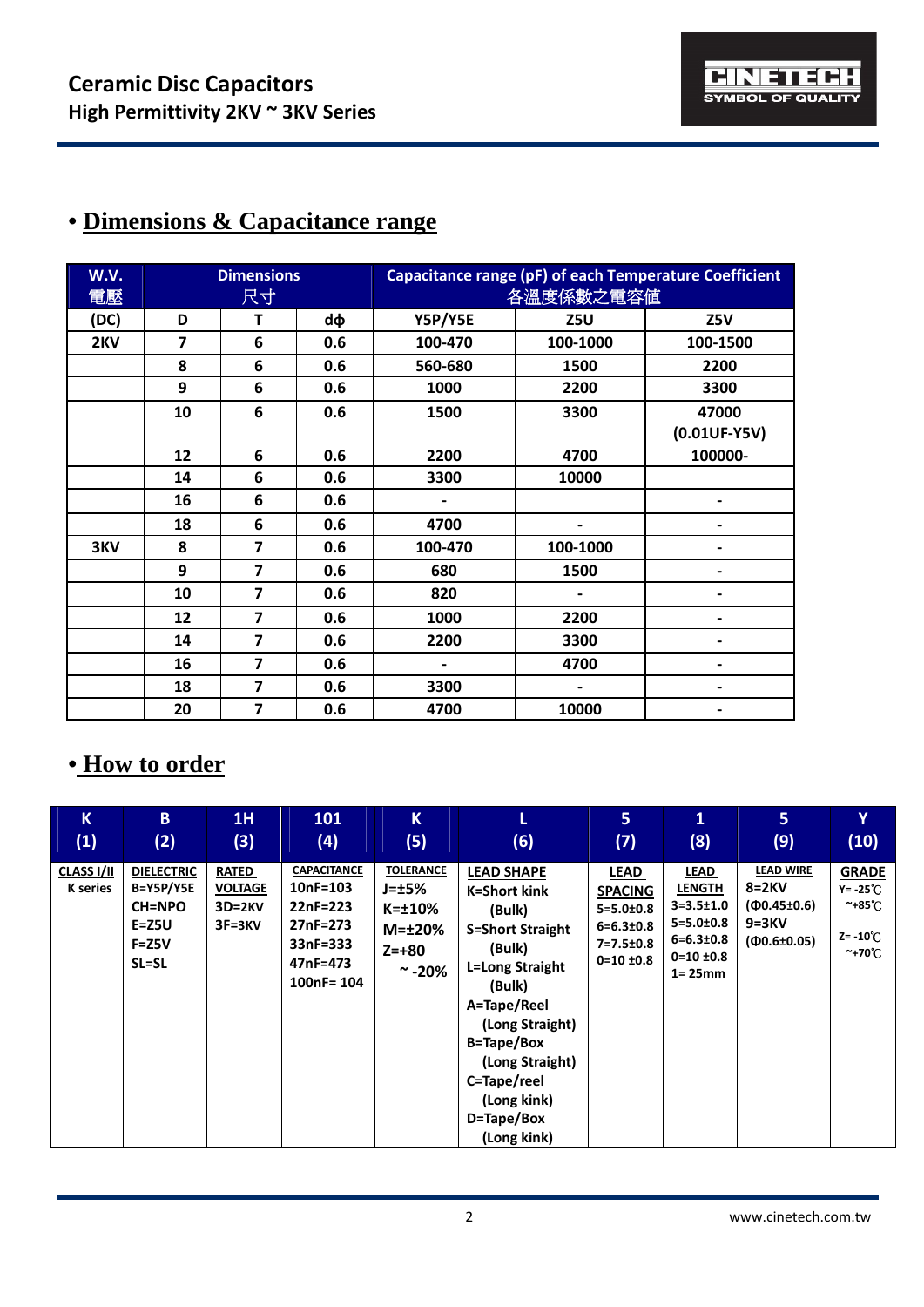

## **• Temperature characteristic curves**



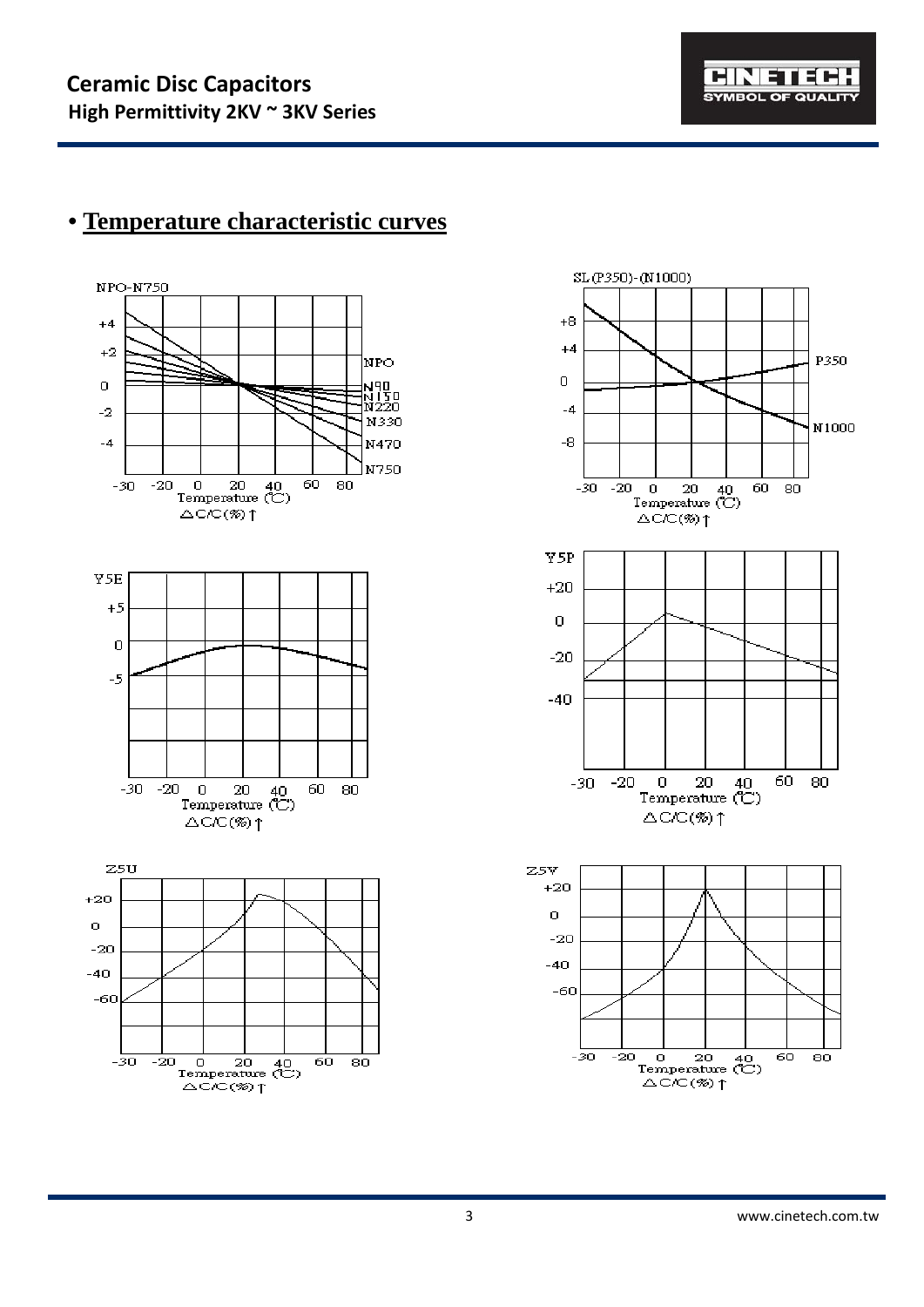

## **• Taping Specifications**







AMMOPACK 編帶盒裝 2000pcs per Box



REEL 編帶捲裝 2000 or 2500 pcs Reel Unit mm